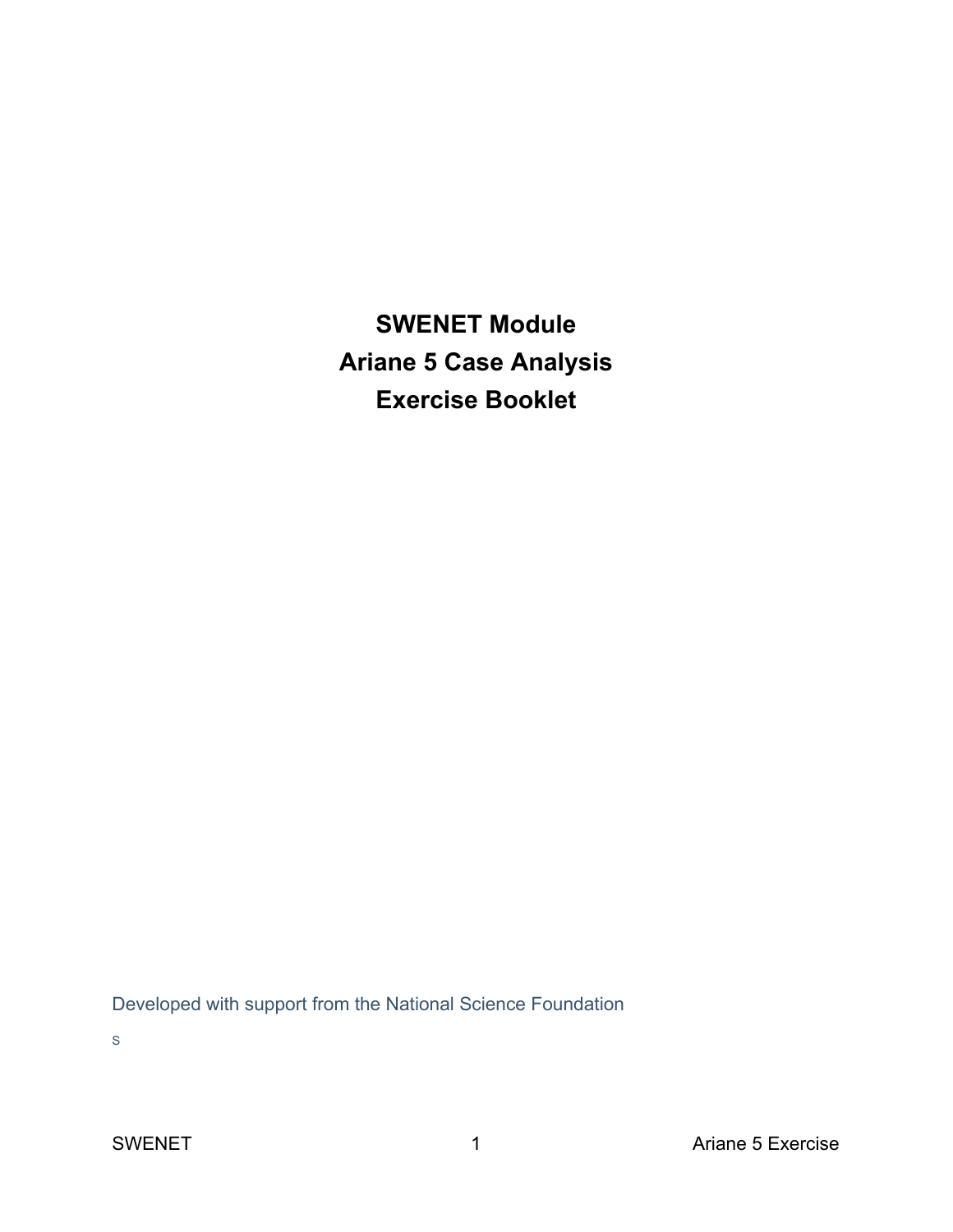# **Exercise: Ariane 5 Case Analysis**

### **Exercise Description**

The exercise involves reading about the Ariane 5 accident and using the *Software Engineering Code of Ethics and Professional Practice* [ACM 1999] to study and analyze the the ethical and professional implications of the Ariance 5 software development and deployment.

#### **Exercise Objectives**

Students completing this exercise will be able to:

Analyze the professional and ethical issues related to the Arianae 5 accident [ESA 1996].

#### **Reading Assignment**

Read the following papers:

- [ACM 1999] ACM/IEEE-CS Joint Task Force on Software Engineering Ethics and Professional Practices, *Software Engineering Code of Ethics and Professional Practice* (Version 5.2), 1999.
- \* [ESA 1996] Ariane 5 Inquiry Board, *Flight 501 Failure Report*, European Space Agency, July 19, 1996.
- \* [Gleick 1996] Gleick, James, A Bug and a Crash, *New York Times Magazine*, December1, 1996.
- \* [Jezequel 1997] Jezequel , J. and Meyer, B., Design by Contract: The Lessons of Ariane, *Computer*, January 1997.

#### **Assignment**

Analyze and answer the questions in the attached exercise worksheet.

#### **Exercise Deliverable**

**Completed Ariane 5 worksheet.**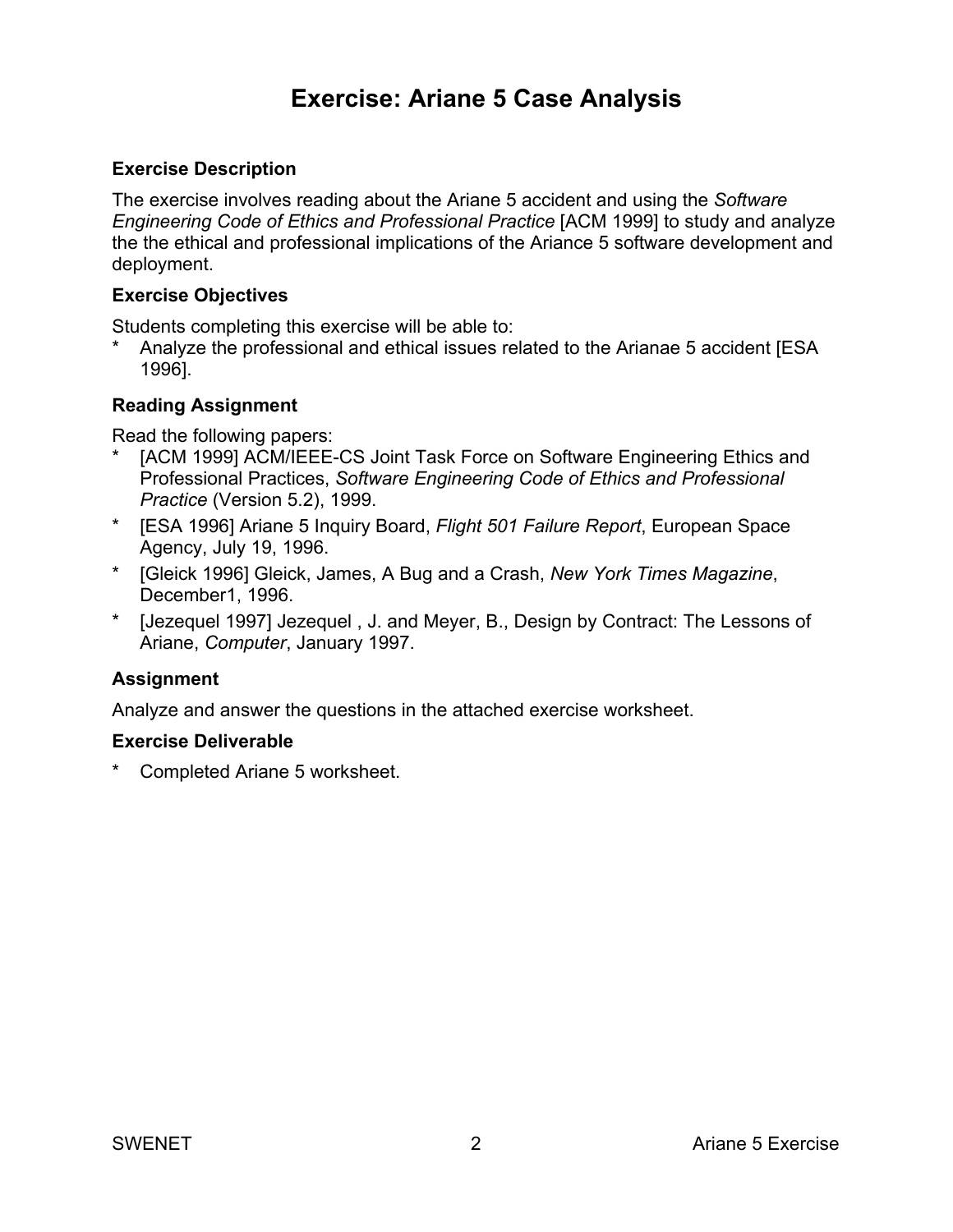## **Ariane 5 Case Analysis Questions**

Names **with a set of the set of the set of the set of the set of the set of the set of the set of the set of the set of the set of the set of the set of the set of the set of the set of the set of the set of the set of the** 

Using the Ariane 5 documents [ESA 1996, Jezequel 1997], the SE Code [ACM 1999] and any other sources available, answer the below questions:

|                | Question                                                                                                                                                                                                                                                                                                                        | <b>Response</b> |
|----------------|---------------------------------------------------------------------------------------------------------------------------------------------------------------------------------------------------------------------------------------------------------------------------------------------------------------------------------|-----------------|
| 1.             | What software error did the Inquiry Board [ESA<br>1996] claim caused the Ariane 5 accident?                                                                                                                                                                                                                                     |                 |
| 2.             | In your opinion, were the Inquiry Board's                                                                                                                                                                                                                                                                                       |                 |
|                | conclusions about the software error<br>adequately supported in their report?                                                                                                                                                                                                                                                   |                 |
| 3.             | The Inquiry Board report states the software<br>module, which contained the error, "computes<br>meaningful results only before lift-off". Why did<br>the flight control system use the results after<br>lift-off?                                                                                                               |                 |
| 4.             | What does it mean to say that a variable was<br>left "unprotected"? Why was the BH variable<br>left unprotected?                                                                                                                                                                                                                |                 |
| 5.             | The report claims that there was a culture<br>inside the Ariane program of only addressing<br>random hardware failures. How did such a<br>"culture" contribute to the Ariane 5 accident?                                                                                                                                        |                 |
| 6.             | The report states "There is reason for concern<br>that a software exception should be allowed, or<br>even required, to cause a processor to halt<br>while handling mission-critical equipment". Do<br>you think the inquiry board should have been<br>concerned? Is such a concern covered by the<br>SE Code? If so, what part? |                 |
| 7 <sub>1</sub> | The report states that the Ariane 5 program<br>seemed to have the view that "software should<br>be considered correct until it is shown to be at<br>fault". What do you think? Is this an issue of<br>legitimate technical dispute or is it a problem of<br>professional conduct? Does the SE code apply<br>here?               |                 |
| 8.             | How did the Ariane 5 accident relate to good<br>software engineering practice? See 8a, 8b, 8c,<br>8d, and 8e below.                                                                                                                                                                                                             |                 |
| 8a             | <b>Requirements</b>                                                                                                                                                                                                                                                                                                             |                 |